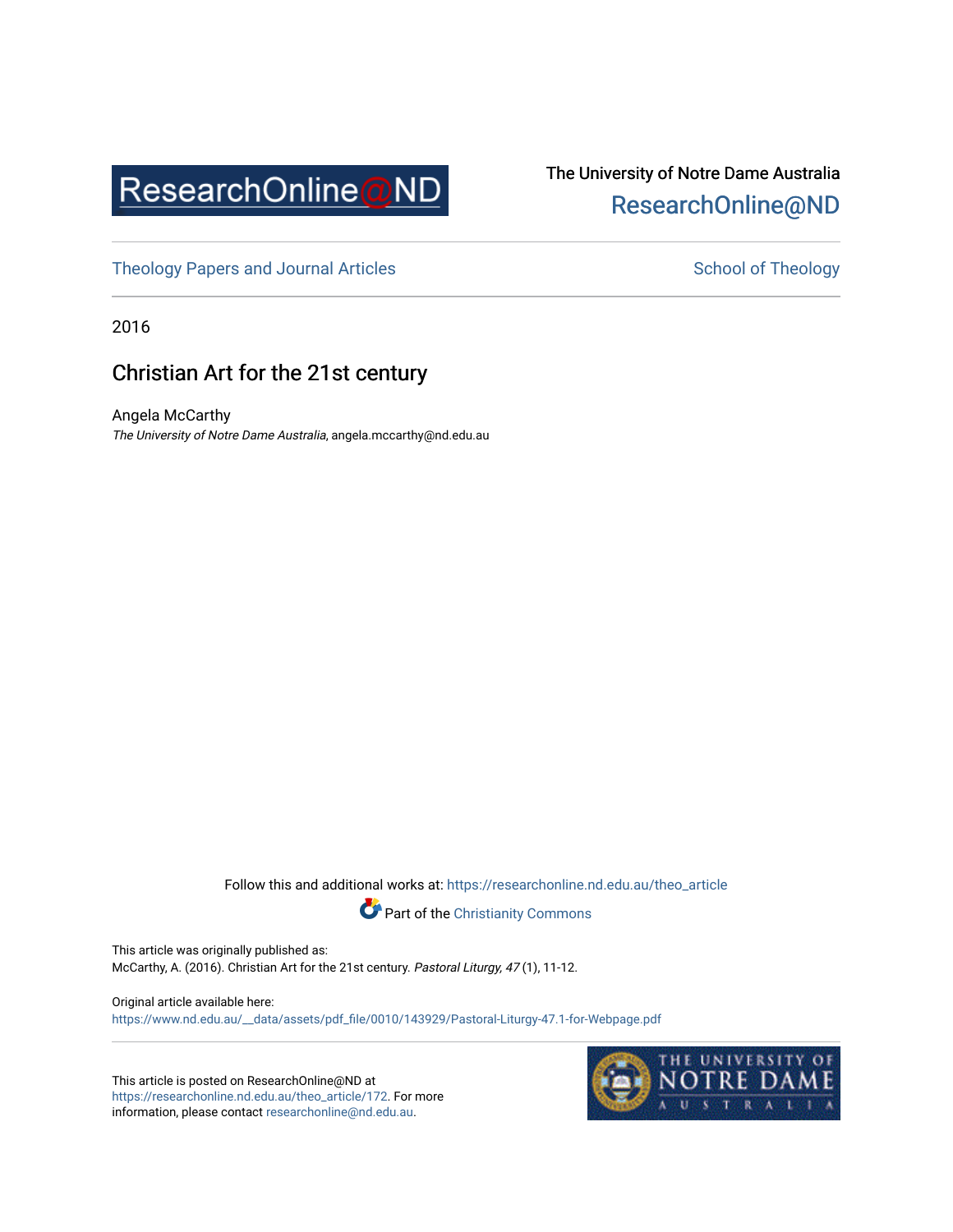This is the author's version of the article published as:

McCarthy, A. (2018) Christian art for the 21st century. *Pastoral Liturgy, 47*(1), 11-12. Retrieved from https://www.nd.edu.au/ data/assets/pdf\_file/0010/143929/Pastoral-[Liturgy-47.1-for-Webpage.pdf](https://www.nd.edu.au/__data/assets/pdf_file/0010/143929/Pastoral-Liturgy-47.1-for-Webpage.pdf)

Reproduced in ResearchOnline@ND with permission.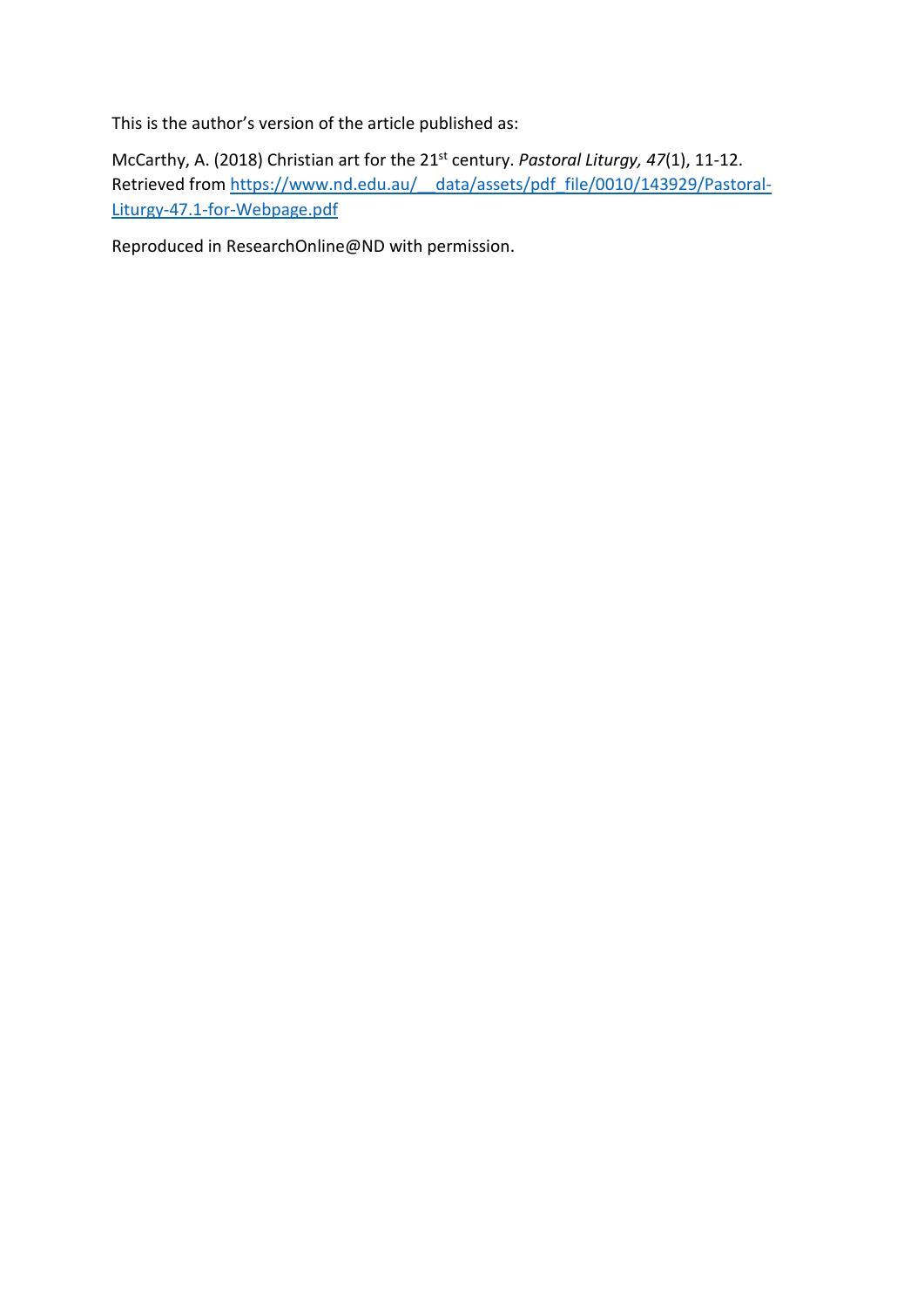## Christian Art for the 21st Century by Angela McCarthy

Since the early centuries of Christianity, art has been an integral part of the expression of our faith. While Islam and Judaism cannot have representational art, our understanding that the Incarnation is real in the person of Jesus of Nazareth means that we can image God and we can image ideas that are sacred. Christian art can be divided into different categories but I would suggest three; religious art, sacred art and liturgical art. The religious aspect can cover those art works that respond to our religious beliefs or even illustrate a scriptural passage. Sacred art is specifically art that draws us into the experience of God, into the realm of the sacred. Liturgical art refers to the art and architecture that is necessary for the celebration of liturgy and therefore is primarily in places of worship.

The Mandorla Art Award is a national art award held every two years that focusses on a scriptural theme. It encourages artists to respond to that theme and therefore develop a language of art that encourages the viewer towards different insights into the scriptural passage and in that sense enlivens us to more deeply experience the Word of God. The recent Award held in Perth in July 2016, focussed on the theme of "The Resurrection". There are many scriptural passages both from the Old and New Testaments that speak of Resurrection and the 44 finalists in the Award each gave a rich and varied view of this complex religious belief. The finalists were judged by Rev Dr Tom Elich from Brisbane, Dr Petra Kayser from the National Gallery of Victoria and Prof Ted Snell who is the Director of the Cultural Precinct of UWA.

The winner of the \$25,000 Award was Megan Robert, a textile artist from Sydney. Her work, "The Bread Basket at Emmaus – then Flesh returned to Word" was created from the pages of three bibles which she rolled individually and sewed into a basket. Here is her description of her work:

- In trying to raise Jesus and give him life, I created his death.
- Every page of the Bible taken out and rolled up. It can't be used as intended, the text cannot be understood. Words of Jesus lost, gone.
- Like Cleopas and his friend, the script they knew had become undone.
- Jesus came, and on their journey he stitched their undone script back together, the rolled up pages of words of death opening up in a new way. Death was giving birth to Life.
- But the scriptures were still not enough, they needed to 'eat' Jesus to know that he was alive. This artwork is not enough either....you need to eat the Bread of Life, to know the real art within.
- Take and eat, this artwork has been broken for you.

The basket was machine sewn with red thread to represent the flesh and blood of Christ. Around the top there are five gashes to represent the five wounds of Christ. As a basket it also reminds us of the very basic necessities of life, something in which to carry our bread, and from that very basic human need comes the real need for the life given us by the Eucharist that was only possible through the Resurrection. The catalogue of artworks can be seen on www.mandorlaart.com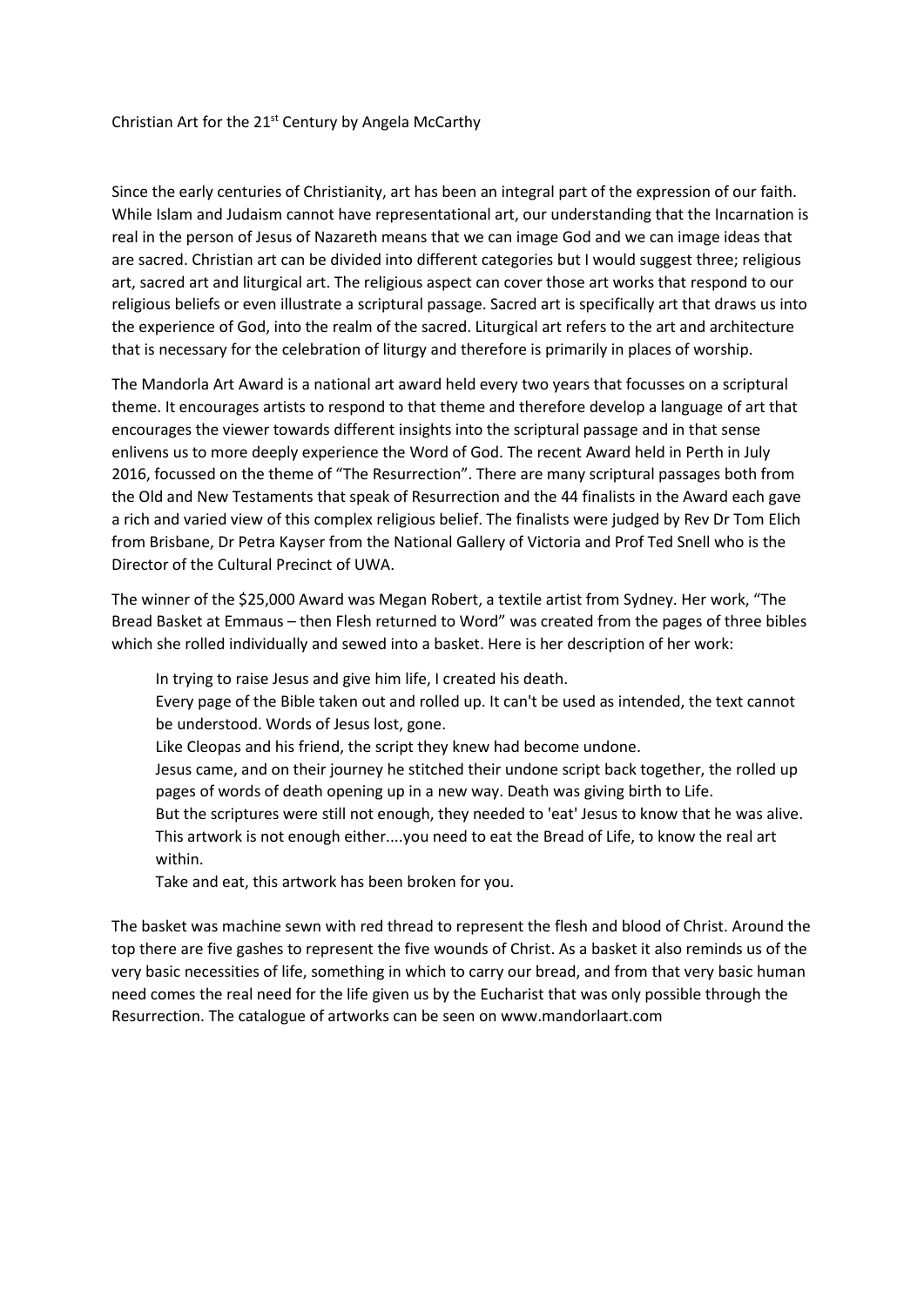

"The Bread Basket at Emmaus – then Flesh returned to Word" By Megan Robert, photo provided by the artist.

There were also two Highly Commended Awards. The Catholic Archdiocese of Perth,represented by Monsignor Michael Keating, presented the \$5000 Award to local Fremantle artist, Camilla Loveridge. Camilla sees her artwork practice as a way of experiencing God.

Creating art is essential to my being. Painting and drawing bring me the most intense pleasure, and it is in artmaking that I feel connected to my core, to God and to humanity. In the process of creating, the moment is suspended and nothing else is important to me. This intense experience of being present and profoundly happy is my gift from God, and one that I am compelled to share.

It is through my artwork that I feel I can help draw others to the beauty of God's creation. Trained as a printmaker, I have developed a passion for rich visual language expressed through mark making, and I am drawn to marks that surround us, as well as marks that are created in art. In recent years I have moved into painting and find that my works have become more layered and nuanced, and maintain evidence of beginnings whilst recording also investigations and toil. With sweat and deliberation I excavate and rework the surfaces of my work. This process engages me completely in the moment, and exposes my emotional state to a greater consciousness.

I have found that the Mandorla Art Award has provided me with a unique opportunity to express my experience of God, through the biblical themes I have been challenged to interpret. The integrity of the artmaking process, research and contemplation of scripture have magnified for me that my arts practice is my experience of God. My hope is that through this artmaking I can share my experience with others and draw them into this particular union.

The second Highly Commended Award of \$5000 from the Anglican Diocese of Perth was presented by Archbishop Roger Herft. It was won by a Melbourne artist, Libby Byrne. She embarked on a liturgical journey by prayerfully painting every day from Ash Wednesday to Resurrection Sunday and photographically recording her work every day. The collection of images was then presented in a unique box where viewers could look through the images at their leisure. The judges of the Award were very impressed with her process driven work. When asked why she entered she replied: